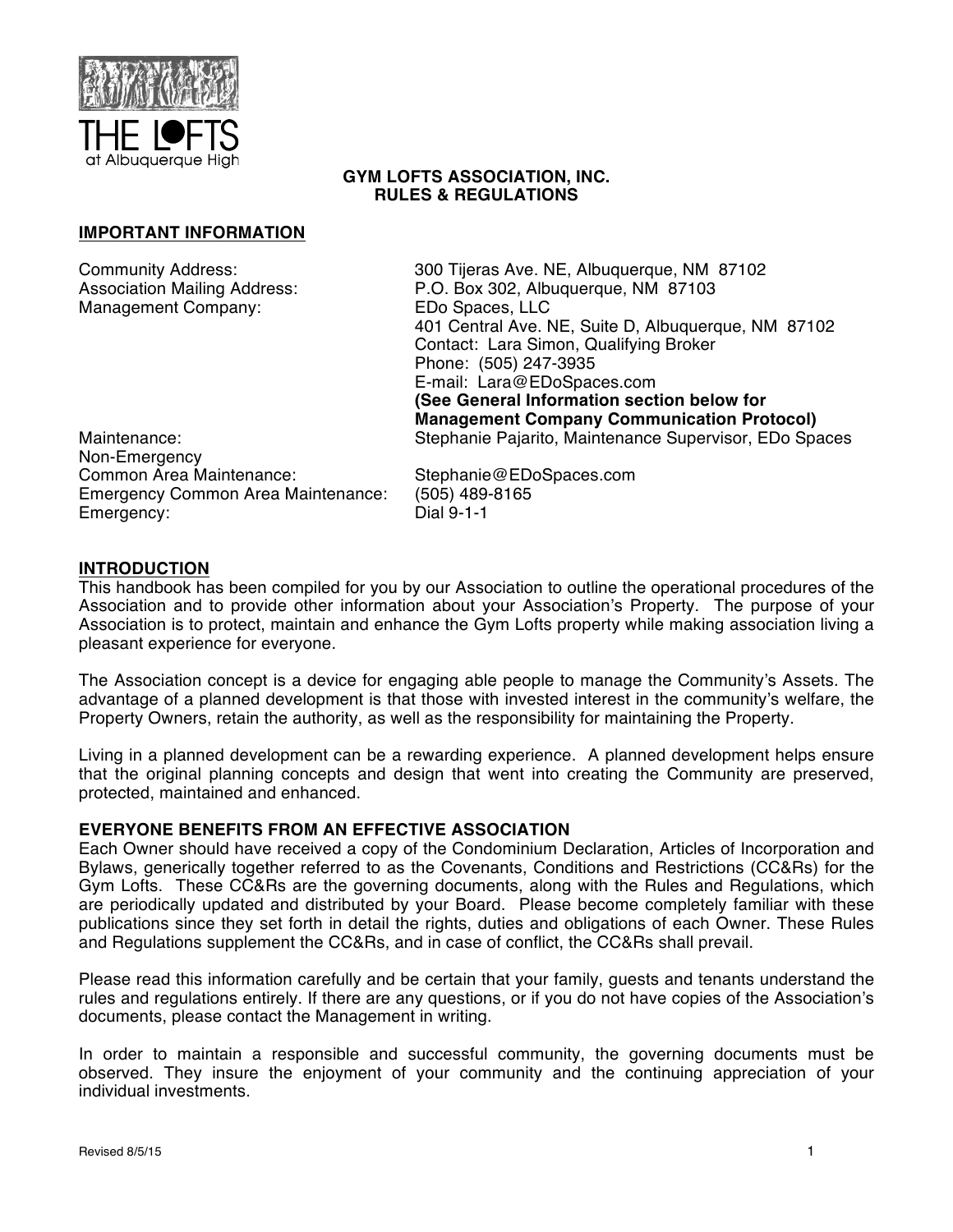We trust that your knowledge of this information will enhance your daily enjoyment of your home at Gym Lofts.

*Thank you for your consideration and cooperation* 

### **GENERAL INFORMATION**

Each Condominium Owner is a member of the Gym Lofts Association. Owner participation is both necessary and encouraged. Residential responsibility, cooperation and action have many rewards. One is that the quality of the Community is preserved, maintained and enhanced.

The purpose of our Condominium Association is to maintain, repair, replace and/or care for the Property and assets of Gym Lofts for the mutual benefit of all Owners. Your cooperation is essential in order to accomplish these purposes; and common sense and consideration for your neighbors are the keys to its success.

### **MANAGEMENT COMPANY**

A Management Company has been chosen to handle the day-to-day operation of the Association. Board Members may be contacted via e-mail, personal contact or telephone (where a number has been provided).

## **MANAGEMENT COMPANY COMMUNICATION PROTOCOL**

- a) Communicating with Management:
	- 1. E-mail/Other Form of Written Communication: Residents/Owners must submit all communications in writing via e-mail at Lara@EDoSpaces.com - all e-mails will be responded to within 24 business hours (M - F, 8 a.m. to 5 p.m.). If Residents/Owners do not have e-mail access, communications may be mailed to P.O. Box 302, Albuquerque, NM 87103, or dropped in the EDo Spaces alley door mail slot (the marked red alley door is located on the east side of the City Market building at 401 Central NE).
	- 2. By Appointment: EDo Spaces cannot accommodate walk-ins. However, appointments may be scheduled after a request is submitted in writing detailing the nature of the matter to be discussed.
- b) Communicating with Maintenance:
	- 1. Non-Emergency: Non-emergency common area maintenance issues (fobs not working, common area lights out, etc.) must be submitted in writing via e-mail at Stephanie@EDoSpaces.com. Residents/Owners will receive a response to e-mails within 24 business hours (M-F, 8 to 5) with a timeframe of when the issue will be resolved or what is being done to resolve it.
	- 2. Emergency: For emergency common area maintenance issues, Residents/Owners are to call the maintenance supervisor at 489-8165 (24/7). Emergency call messages will be returned within 3 minutes.

### **EXECUTIVE BOARD MEETINGS**

The Executive Board meets at least quarterly. If any homeowner wishes to have an issue considered at a Board Meeting, the matter should be submitted in writing to the Association a minimum of five days in advance of the meeting. Contact the Management Company for the date and location of the next Board Meeting.

## **FINANCIAL STATEMENTS OF THE ASSOCIATION**

A copy of the financial statements of the Association shall be available for inspection by any Unit Owner during normal business hours upon the written request of the Owner.

### **ASSOCIATION PROPERTY PROBLEMS**

To report non-emergency problems related to the Association Property, please contact the Management Company by e-mail at Stephanie@EDoSpaces.com. In the event of an EMERGENCY, dial 9-1-1 for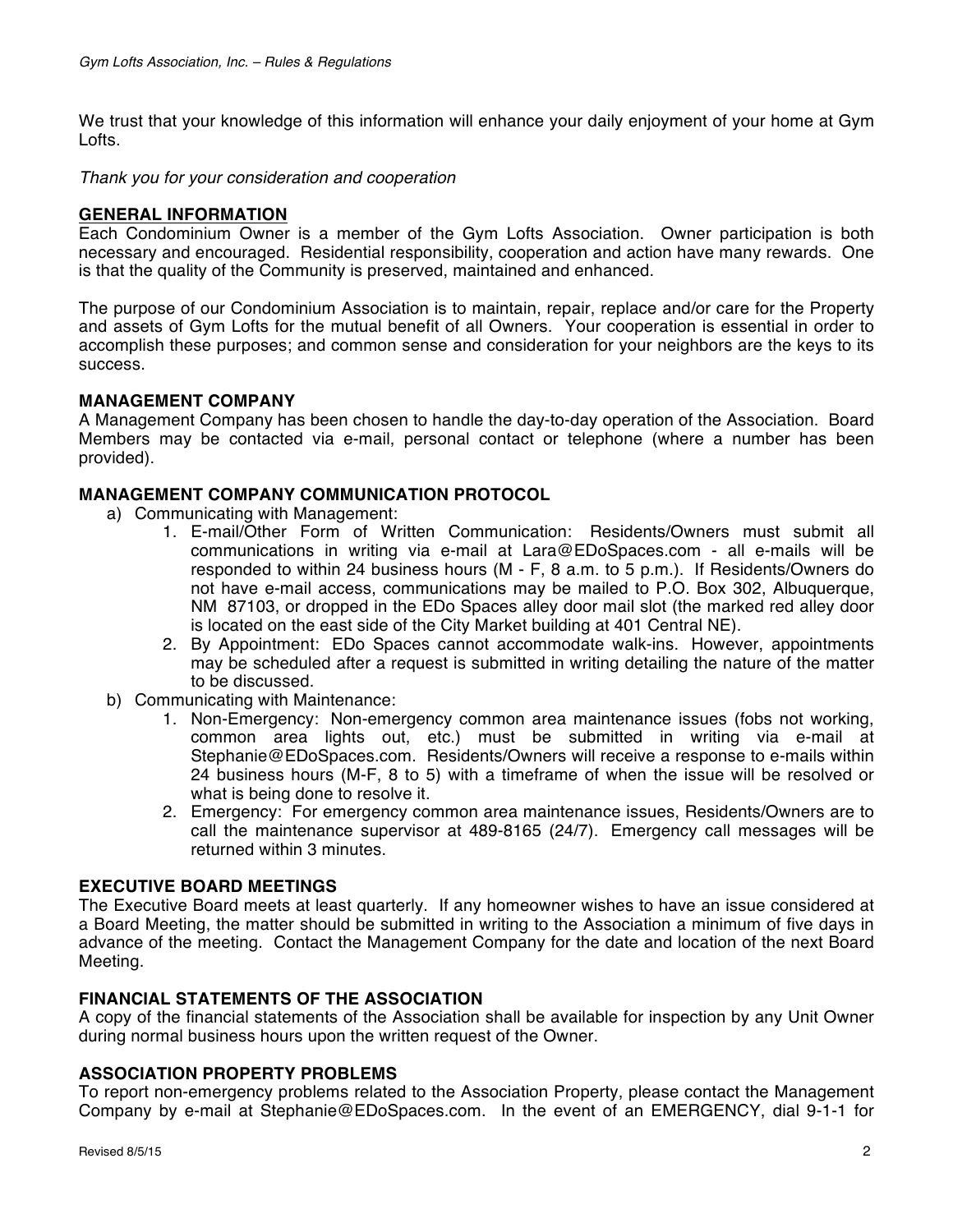immediate assistance, if the emergency situation is one that involves the Association Property, please report the incident, as soon as possible, to the Management Company by e-mail at Lara@EDoSpaces.com.

### **ASSOCIATION DUES**

Regular Association dues are determined by the Unit size. Association dues are due in regular monthly installments. These dues are collected to pay the operating expenses of our Association and to build reserves for the eventual replacement of Association property. Prompt payment of Association Fees is required so the Association can pay its bills in a timely fashion.

The Board has the ability to institute additional assessments if deemed necessary to help fund unexpected items or meet shortfalls in the operating cash flow of the Association.

#### **ASSOCIATION DUES PAYMENTS**

Association dues are due and payable on the first (1st) day of every month. Owners have 2 ways to pay their dues:

- 1. By Check: Checks may be mailed to Gym Lofts Association, P.O. Box 302, Albuquerque, NM 87103, or dropped in the EDo Spaces alley door mail slot (alley door is located on east side of City Market building at 401 Central NE). Walk-in payments will not be accepted.
- 2. Online: Online payment options are available. Please contact the Management Company for more information.

### **LATE CHARGES**

Any payment received after the 10<sup>th</sup> of the month will be charged a \$35.00 late fee.

#### **NON-SUFFICIENT FUND CHECKS**

A \$30.00 service charge will be applied to accounts after the returned check for NSF. Additionally, late fees of \$10.00 will be charged.

If two NSF checks are received, checks will no longer be an acceptable form of payment for that Owner. Should this occur, the Owner is required to make all future remittance by money order or cashier's check.

#### **FINES**

The Association may, after notice, levy fines against Unit Owners for additional violation of these rules & regulations and the CC&Rs. A fine imposed for violations is subject to the same actions as failure to pay the monthly dues assessment. Payment of a fine is due within 30 days of the date of the notice advising the homeowner that a fine has been imposed.

#### **COLLECTION OF DELINQUENT FEES**

Collection procedures will commence once two months of Association Fees are past due. A demand letter will be issued to the delinquent homeowner. Legal fees and administrative fees associated with collection are assessed against the delinquent account. The Association may file a lien on a unit for unpaid dues, as well as pursue collections through Small Claims Court.

#### **LIENS**

The Association has a lien on a Unit for any assessment levied against that Unit or fines imposed against its Unit Owner from the time the assessment or fine becomes due. The term "assessment" includes all fees, charges, late charges and fines. An Association lien may be foreclosed in a like manner as a mortgage. Legal fees and administrative fees associated with liens are assessed against the delinquent account.

For any account ninety (90) days delinquent, the Association will file a Notice of Lien in the Bernalillo County records, send a coy of the Notice to the delinquent Owner, and if applicable, provide a notice of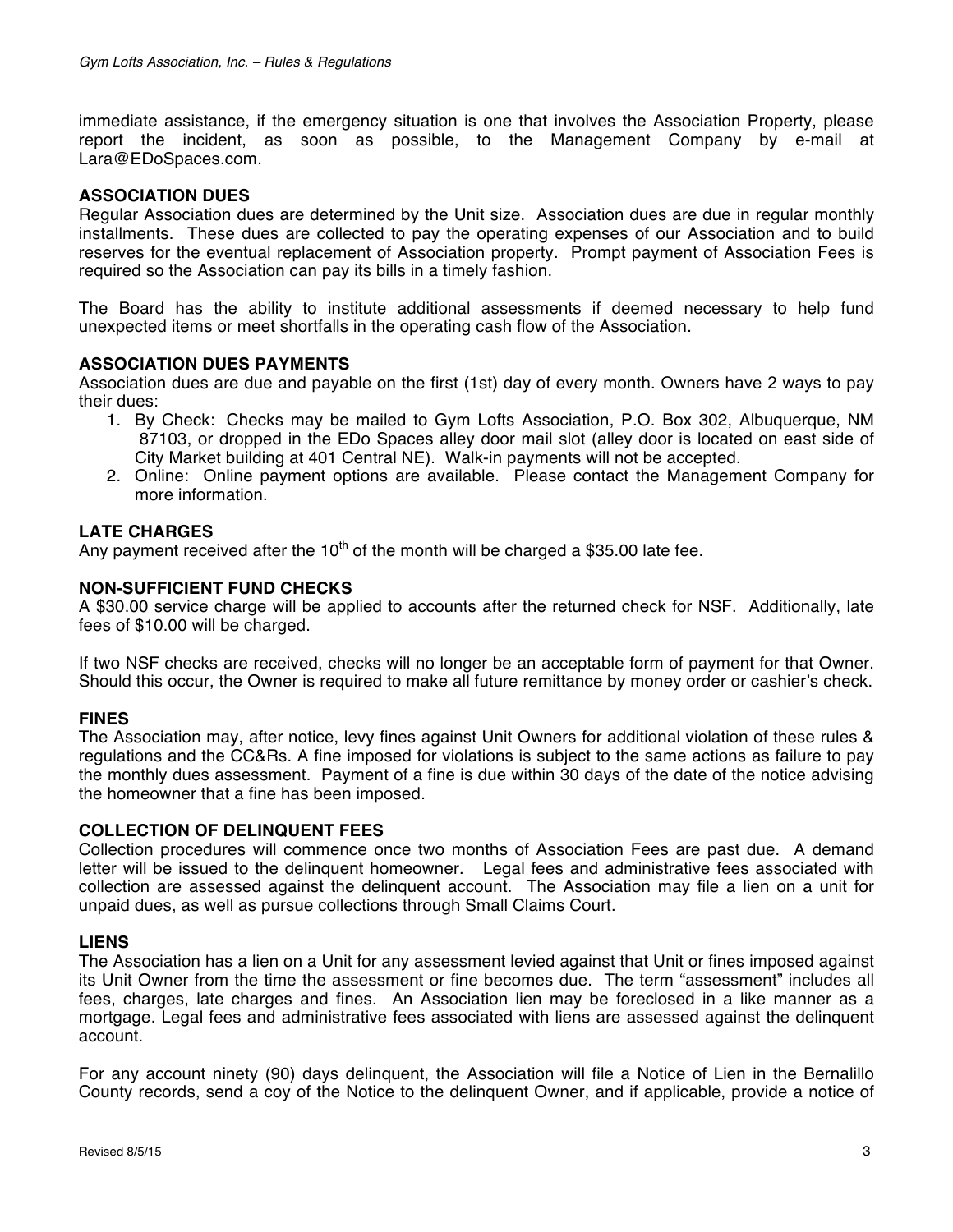delinquency to the Owner's first mortgagee. The lien will not be released until the account is paid in full, including the collection costs.

If after thirty (30) days from the date of the lien the assessment remains unpaid and delinquent, the Association will decide, on a case-by-case basis which of the following remedies to pursue:

- a) Bring an action at law against the Owner personally obligated to pay
- b) Foreclose the association lien against the unit
- c) Send the account to a third-party collections agency

In the event any of the foregoing actions are taken by the Association, the Owner shall be obligated to pay the Association, in addition to the assessment due, late fees and any interest thereon, collection costs, filing fees and all reasonable attorney's fees and necessary costs incurred by the Association in enforcing its rights and taking such action. No Owner may waive or otherwise escape liability for the assessments by abandonment of his unit.

# **POSSESSION OF VACANT UNITS IN DEFAULT**

The Board may, but is not required to, take possession of any unit vacant for a period of six months whose owner is in default in assessments of more than \$2,000 during the pendency of a foreclosure upon the Association's lien for assessment or a foreclosure action by others to which the Association is a party.

The Association may take possession in order to accomplish any or all of the following:

- 1. Secure and maintain the unit,
- 2. Prevent damage to the unit and surrounding units,
- 3. Lease the unit to a resident or otherwise utilize it in a way that will mitigate damages, and apply any net rental proceeds against Assessments due the Association for that unit.

## **INSURANCE**

The Association provides the types of insurance required by the Bylaws. The Association shall retain all insurance policies or certificates. Each Unit Owner must insure on an HO-6 coverage form, if occupying the premises, or an HO-8 if renting the premises. Owners need to insure for personal property and any improvements/additions made to the condo, as well as personal liability in the amount of no less than \$300,000. Owners are required to have the Association added as additional insured/additional interest on their policy (Gym Lofts Association, Inc., P.O. Box 302, Albuquerque, NM 87103, Lara@EDoSpaces.com). Owners must provide a current copy of their insurance to the Association. If renting their Unit, Owners must require their tenants to carry an HO-4 policy with personal liability coverage in the amount of no less than \$300,000 and name the Unit Owner as an additional interest/insured. All Unit Owners, and all Unit occupants, Owners/residents/tenants, must be listed on their insurance policy as an insured party. If occupants are unrelated, each occupant will be required to provide evidence of insurance.

### **ADDITIONS, ALTERATIONS OR IMPROVEMENTS**

Living in a planned community such as the Gym Lofts offers many privileges. It also involves certain restrictions. In order to preserve the value, desirability, attractiveness and architectural integrity of the Gym Lofts, restrictions are placed on changes to the community.

Nothing shall be done in any Unit or common area and facility which will impair the structural integrity of the buildings, which will jeopardize the soundness or safety of the buildings, which would structurally change the buildings, which would reduce the value or impair easements.

Additionally, nothing shall be done that changes the appearance of the exterior of a Unit, including but not limited to the design and color of the outside of exterior doors, balconies, trim, windows, lighting, and landscaping.

The purpose of these regulations is not to restrict individual creativity or personal preferences, but rather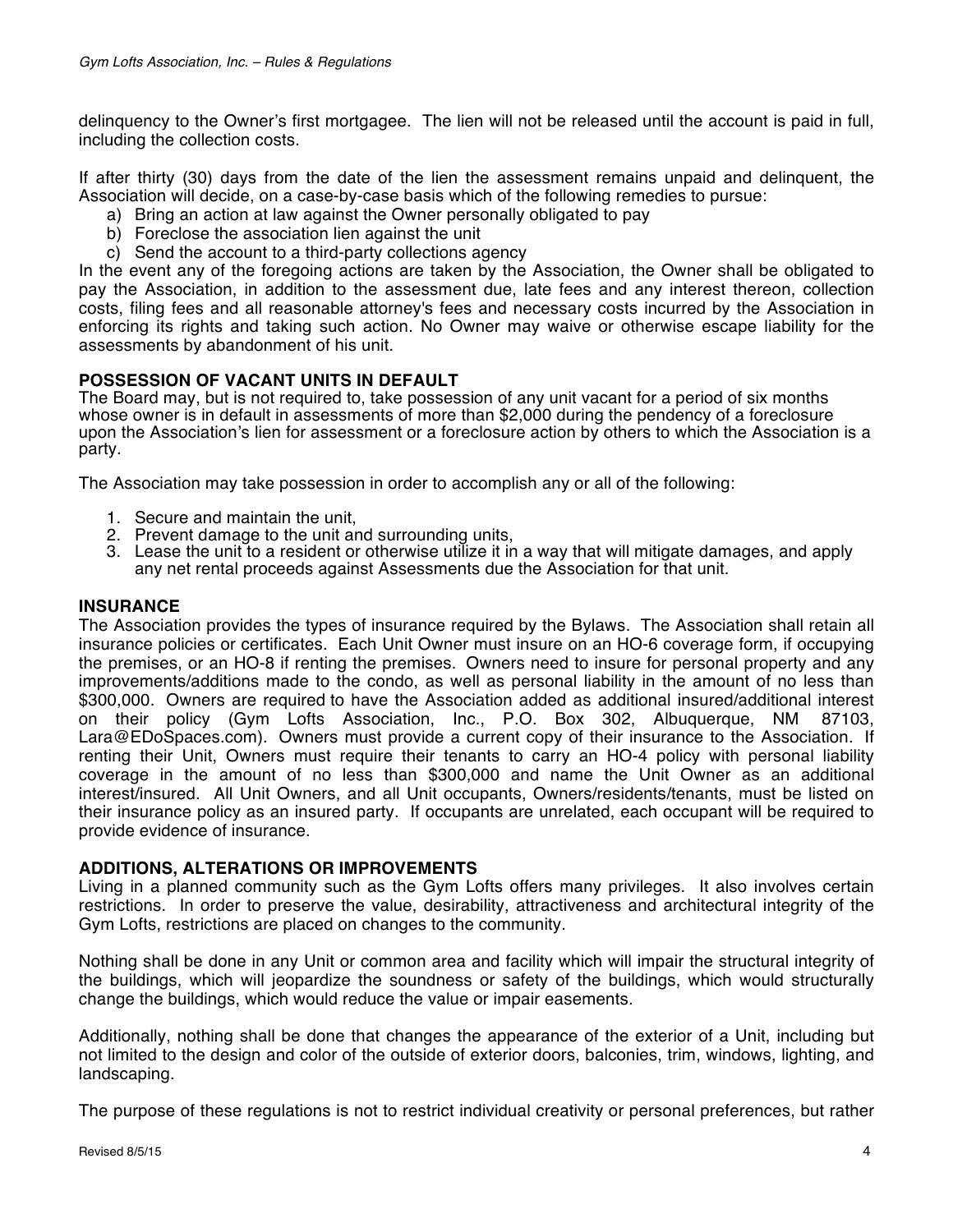to assure the overall continuity of design in an attempt to preserve and improve the appearance of your neighborhood at the Gym Lofts.

### **RULES AND REGULATIONS**

### **ARTICLE I GENERAL INFORMATION**

**Section 1.1 – Introduction**. Please read the Gym Lofts Association Rules and Regulations carefully. The rules and regulations contained herein are issued by the Association Board as authorized by the Governing Documents of the Association (Articles of Incorporation, Declaration, Bylaws). This is a supplement to the Gym Lofts Association Governing Documents. In the event of any conflict between these Rules and Regulations and aforementioned documents, the provisions of the Governing Documents shall prevail. The Association also falls under the jurisdiction of the City of Albuquerque, County of Bernalillo, State of New Mexico, and all ordinances and codes apply.

**Section 1.2 – Purpose of Rules and Regulations.** The Rules and Regulations are intended as a guide for the conduct and activities of all Owners, tenants, residents and their guests. Each Owner or resident living within the Community and using the facilities is entitled to maximum enjoyment without annoyance or interference from others, subject to the governing documents.

**Section 1.3 – Amendments to Rules and Regulations**. The Association's Board may, in accordance with the Declaration, alter, amend, revoke or add to these Rules and Regulations for the preservation of safety and order within the Community, for its care and cleanliness and for the protection of the Community's reputation. When notice of any such alteration, amendment, revocation or addition is given to any Owner or resident it shall have the same force and effect as if originally made a part of the Rules and Regulations.

**Section 1.4 – Compliance with Rules and Regulations.** All Owners, residents, tenants and guests are required to abide by the provisions of the CC&Rs, and the established rules and regulations. Owners are held responsible for the actions of the tenants, guests and other residents of their residence. OWNERS MUST PROVIDE A CURRENT COPY OF THE CC&Rs AND THESE RULES AND REGULATIONS TO THEIR TENANTS. Additional copies of any of the Associations Documents are available from Management for a fee of \$10.00. Anyone refusing to abide by these rules may face corrective action as decided by the Board. The Management Company acting on behalf of the Association has been instructed to require the compliance of persons on the Gym Lofts property with the provisions of the Rules and Regulations and the CC&Rs.

**Section 1.5 – Violations of the CC&Rs and the Rules and Regulations.** It is the right and duty of each resident to report citations in writing to the Board or its appropriate Committee through Management. Indications of or actual violations will be brought to the attention of the Owner and resident in writing by Management following the policies established by the Board.

**Section 1.6 – Failure to Correct a Violation.** Failure to correct a violation after notice could subject an Owner to legal fees, assessments and fines. Further failure to correct a violation may cause legal action to be taken. All expenses incurred by the Association to correct the situation will be the responsibility of the Owner and they will be billed and their Unit liened if not paid.

## **ARTICLE II ADMINISTRATIVE RULES**

**Section 2.1 – Consent in Writing**. Any consent or approval required by these rules shall be obtained in writing (e-mail acceptable) prior to undertaking the action to which it refers.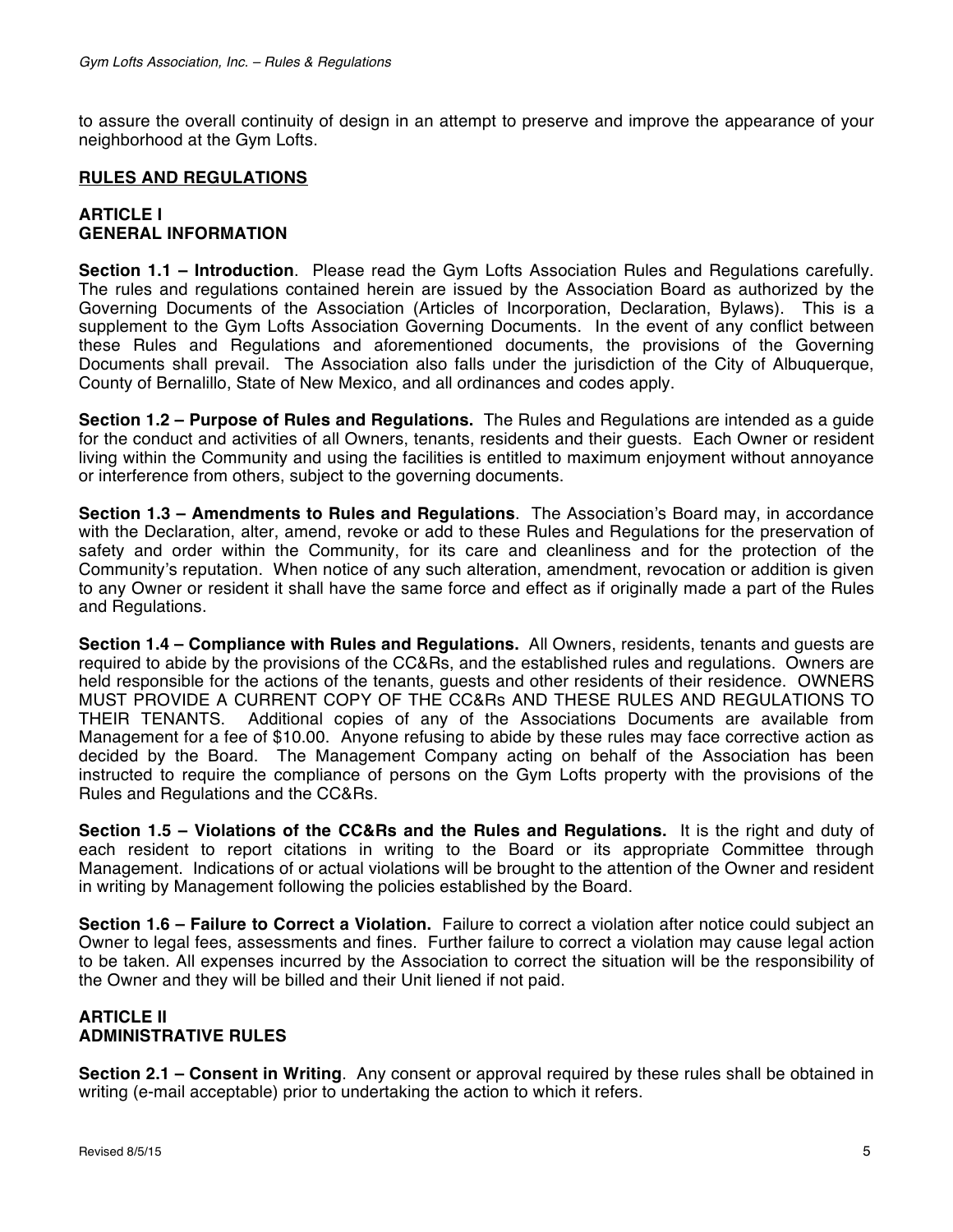**Section 2.2 – Complaint.** Any formal complaint regarding the actions of other Owners/residents must be made in writing to Management.

## **Section 2.3 – Complaint about Rules & Regulations Violations.** Any formal complaint must state:

- 1. The name of the person making the complaint
- 2. The rule/violation he/she wishes to complain about
- 3. The date and time of the violation
- 4. The address of the Unit occupied by the violator

The violator shall be given seven (7) days from the date of mailing/posting/e-mailing to correct the violation, if the nature of the violation is one that the violator is unable to correct immediately. The Association will require the document "Seven-Day Notice of Non-Compliance with Rental Agreement Other Than Failure to Pay" (under the New Mexico Uniform Owner Resident Relations Act) of all Owners or management companies.

If the violator requests a hearing, the person making the complaint may be called to address the issue to the Board of Directors.

**Section 2.4 – Enforcement. (In conjunction with section 5.1 and section 5.2).** Except in cases where damage or injury to person or Property is imminent as a result of a violation of these Rules & Regulations, the Association will enforce the Rules & Regulations as follows:

- 1. For a complaint of violation to be valid, it must either be (I) received in writing from an Owner or resident; (II) be reported by a member of the Board or Management; (III) be observed by a Board authorized representative whose purpose is to enforce the Rules & Regulations.
- 2. Notice of the reported violation shall be mailed or e-mailed to the Owner of the Unit from which the alleged violation has occurred or where the alleged violator is known to live unless the Association has previously been notified in writing to use some other address.
- 3. The violator shall be given seven (7) days from the date of mailing to correct the violation, if the nature of the violation is one that the violator is unable to correct immediately. The Association will require the document "Seven-Day Notice of Non-Compliance with Rental Agreement Other Than Failure to Pay" (under the New Mexico Uniform Owner Resident Relations Act) of all Owners renting their Unit or management companies managing the rental of a Unit.
- 4. The notice shall describe (I) the nature of the alleged violation; (II) the proposed sanction to be imposed; and (III) a statement that the proposed sanction shall be imposed as contained in the notice unless a challenge is begun within ten (10) days of the notice.
- 5. Sanctions will be imposed as follows for violation of any rule, except where otherwise noted:

| 1 <sup>st</sup> Violation: | Written Warning or \$100.00 Fine, depending on whether the<br>violation is classified as Minor or Serious. Serious violations will be<br>fined upon $1st$ violation; minor violations will receive a written |
|----------------------------|--------------------------------------------------------------------------------------------------------------------------------------------------------------------------------------------------------------|
|                            | warning for a $1st$ violation.                                                                                                                                                                               |
| 2 <sup>nd</sup> Violation: | \$200.00 Fine                                                                                                                                                                                                |
| 3 <sup>rd</sup> Violation: | \$300.00 Fine                                                                                                                                                                                                |
| 4 <sup>th</sup> Violation  | \$500.00 Fine, and legal action if authorized by the Board. The<br>prevailing party shall be entitled to recover costs and expenses,<br>including reasonable attorney's fees.                                |

Owners leasing their Units may issue notices to lessees and impose fees per their rental agreements with Lessees and per the New Mexico Owner-Resident Relations Act independent from the Association's Rules and Regulations and enforcement policies.

6. Hearing: If a hearing is requested within the allotted ten (10) day period, the hearing shall be held before the Executive Board in executive session at the Board's earliest convenience. The alleged violator shall be given a reasonable opportunity to be heard. After a hearing, based on the circumstances, the Board may decide to reverse a notice of violation or fine.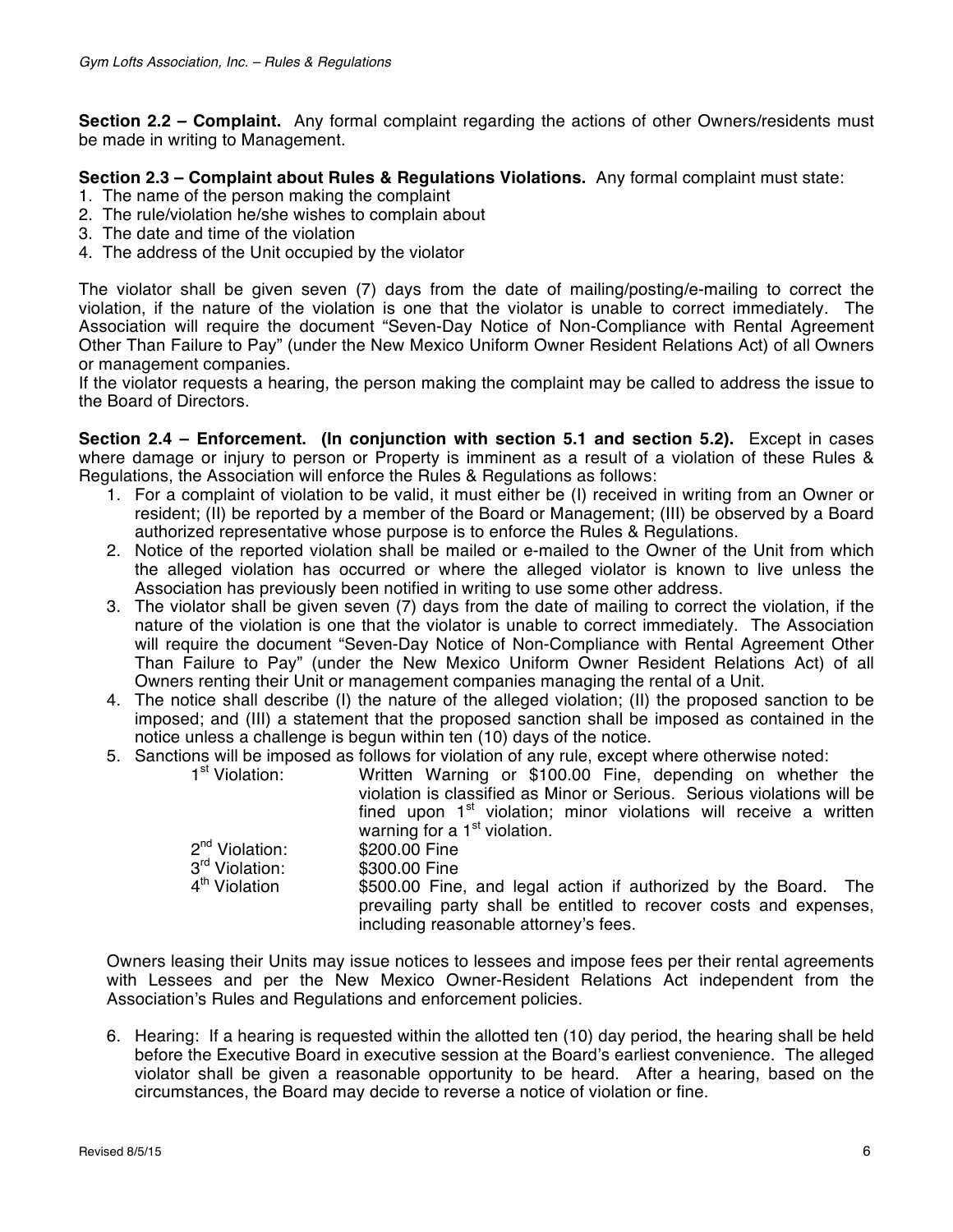- 7. Privacy: A resident/Owner issuing a valid written complaint to the Association will not have their identity disclosed to the Owner of a Unit where an alleged violation occurred or to an alleged violator.
- 8. Classification of Violations: Violations may be classified as Minor or Serious. Minor violations include, but are not limited to, foot noise coming from above Units, and television or music noise not associated with a party. Serious violations include, but are not limited to, smoking in the building or any Unit, noise associated with a party, disposing of personal property (i.e. furniture) in the building trash rooms, unleashed pets in common areas, and damaging Association property. The Board may evaluate alleged violations on an individual basis to assess whether to classify violations as Minor or Serious.

The Board may, at its option, enforce any provision of these Rules and Regulations by self-help (specifically including, but not limited to, the towing of vehicles that are in violation of parking rules) without the necessity of compliance with procedures set fourth above.

**Section 2.5 – Unit Information.** Unit Owners shall provide Management with current and updated information it requires to fulfill its obligation to the Unit Owners. This information includes:

- 1. Names of occupants, telephone numbers, emergency contact information
- 2. Pet information, proof of registration with the City
- 3. Vehicle information
- 4. A mailing address for notices if unit address is not used
- 5. The names and address of any and all mortgages and other entities that require a notice under the Bylaws for delinquencies, financial information, notification of changes in the Bylaws, etc
- 6. Occupancy status occupied, vacant, rented

Unit Owners who fail to provide unit information updates to the Association will incur a \$50 fine.

Unit information is for the use of the Association Board and Management for the purposes of Association business.

**Section 2.6 – Unit Sales.** The Association for the refinance/transfer of ownership will charge an administrative fee of \$150.00 for a unit at the Gym Lofts. This fee will cover the Association's expenses for completing the mortgage underwriting application paperwork, providing certificates of insurance and the transmittal of a copy of the Associations CC&Rs and Rules & Regulations to the Unit Owner. If a Condominium Resale Certificate Form is required, a fee of \$100 will be charged for the completion of the form. Fees are payable prior to completion of forms.

**Section 2.7 – Open Houses.** Any prospective buyer must at all times be accompanied by a New Mexico Licensed Real Estate Broker or Owner of the For Sale unit. Gym Lofts Association no longer allows "Open House" by Real Estate Brokers.

### **ARTICLE III**

#### **USE OF UNIT AFFECTING COMMON ELEMENTS**

**Section 3.1 – Occupancy Restrictions.** Units within the Gym Lofts Community may only be used as follows:

Residential Units (with the exception of any Units during the time period when they are being used by the Declarant as a sample, model or sales office) are restricted to (1) Single family residential use, with a limitation of 2 persons in a single-level Unit and 3 persons in a two-level Unit (a child under 1 year of age is not a person for purposes of this limitation), and (2) to the extent permitted by law, including the applicable zoning requirements of the City of Albuquerque, as the same may be amended from time to time, home industry (including an office or room for home occupation) which does not generate significant traffic, noise or odor or change the exterior appearance of a Building. Such Units may not be used for any other purposes by the Unit Owner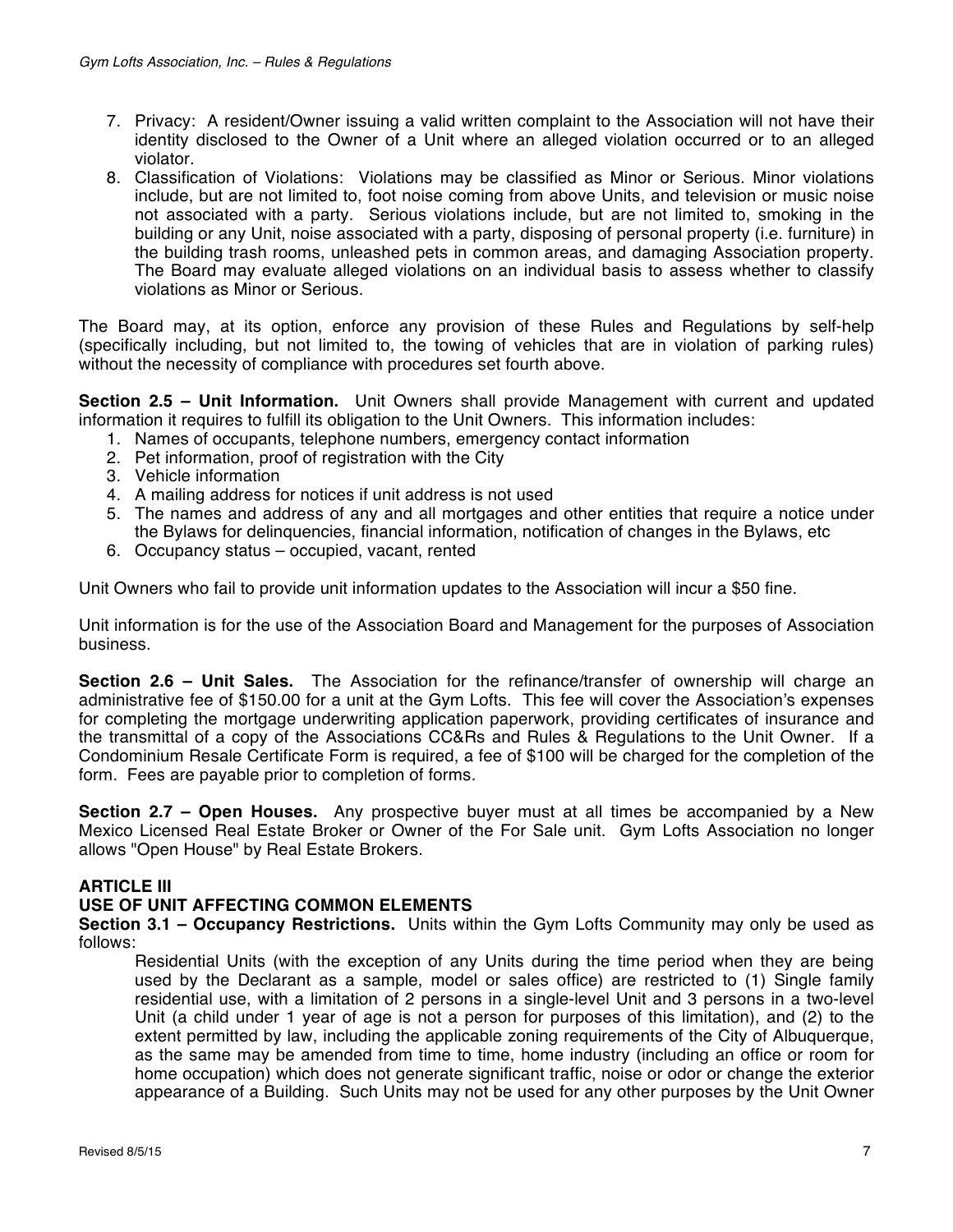#### or any future Unit Owner.

**Section 3.2 – Alterations, Additions, or Improvements.** No Owner, resident, tenant or any other occupant may make any structural additions, alterations, or improvements in or to any Unit without written approval of the Board. Any application should be submitted to the Board through Management. The Board has sixty (60) days to consider such request and either grant or deny approval. The Association requires that licensed professionals be used for all improvements/repairs that involve electrical, plumbing, and HVAC, as well as any repairs needed due to water damage. Construction hours are limited to: 8 am to 5 pm daily. Owner must submit written notice to Management 7 days prior to work commencing; notice must include description of work to be done.

**Section 3.3 – Maintenance of the Units by the Unit Owner.** Each Owner shall have the sole obligation for maintaining and repairing the Owner's Residential Unit and the fixtures, equipment, and appliances designed to benefit/support solely his/her unit. Each Owner shall maintain and repair in a first-class condition and otherwise care for the maintenance, repairs and replacement of all portions of the Owner's Residential Unit, including the drywall, wall and floor coverings, hot water heater, heating and cooling equipment, ranges, kitchen and bathroom plumbing fixtures, cabinets, floor coverings, dishwashers, refrigerators, windows, and unit entry doors. All improvements shall be maintained in a manner as shall be deemed necessary in the judgment of the Board to preserve the attractive appearance thereof, protect the value of the residential unit and the overall value of the Community. Any such maintenance, repair or replacement of any of the foregoing which is visible from outside of a residential unit shall be consistent with the existing design, aesthetics and architecture of the project and shall be approved in advance in writing by the Board. Owners having an HVAC unit replaced or HVAC compressor replaced in their Unit, must inform the Association at least 72 business hours in advance of the work being commenced to ensure that professional doing the work knows how to prevent the introduction of harmful substances in to the shared water loop system that supports the HVAC system in all other units; failure to notify Association may result in a fine to the Unit Owner and any damage resulting to other Units will be the responsibility of the Owner of the Unit from which the repair work originated.

**Section 3.4 – Failure to Maintain.** Each Owner shall be responsible for all damage to any other Units or to common elements resulting from the failure to make necessary repairs. To reduce the risk of fire and flooding to other Units, as a preventive measure, homeowners shall replace the batteries in their smoke detectors annually, and ensure their fire extinguishers are operational and serviced.

### **Section 3.5 – Plumbing**

- a) Water Waste: Owners shall keep their plumbing fixtures in good repair and condition so as to prevent water waste.
- b) Toilets: Wet wipes, paper towels, condoms, sanitary napkins/tampons, kitty litter or any item other than standard toilet paper and human waste are prohibited from being flushed down toilets to prevent blockages in common area pipes and damage to the building sump pumps.

**Section 3.6 – Rentals.** An Owner who leases or rents its Residential Unit to any person or entity shall be responsible for assuring that the lessee or renter comply with the CC&Rs, Bylaws, and Rules and Regulations, including all easements, reservations, assessments, liens and charges created in accordance with the CC&Rs and as amended and supplemented from time to time.

a) Each Owner is entitled to lease or rent Owner's entire Condominium, provided that the lease or rental is subject in all respects to the provisions of these Rules & Regulations and CC&Rs, and any amendments thereto governing the Association. In cases where the person living in the Unit is a family member of the Unit Owner, or any other person living in the unit, and has no executed leases with the Owner, such person is expected to abide by all Rules & Regulations. Owners will be subject to the schedule of violations/fines and may, after a second violation, be subject to other actions, at the discretion of the Board, upon recommendation of Management, which may include requiring that the resident in their Unit be removed from the unit within seven (7) days.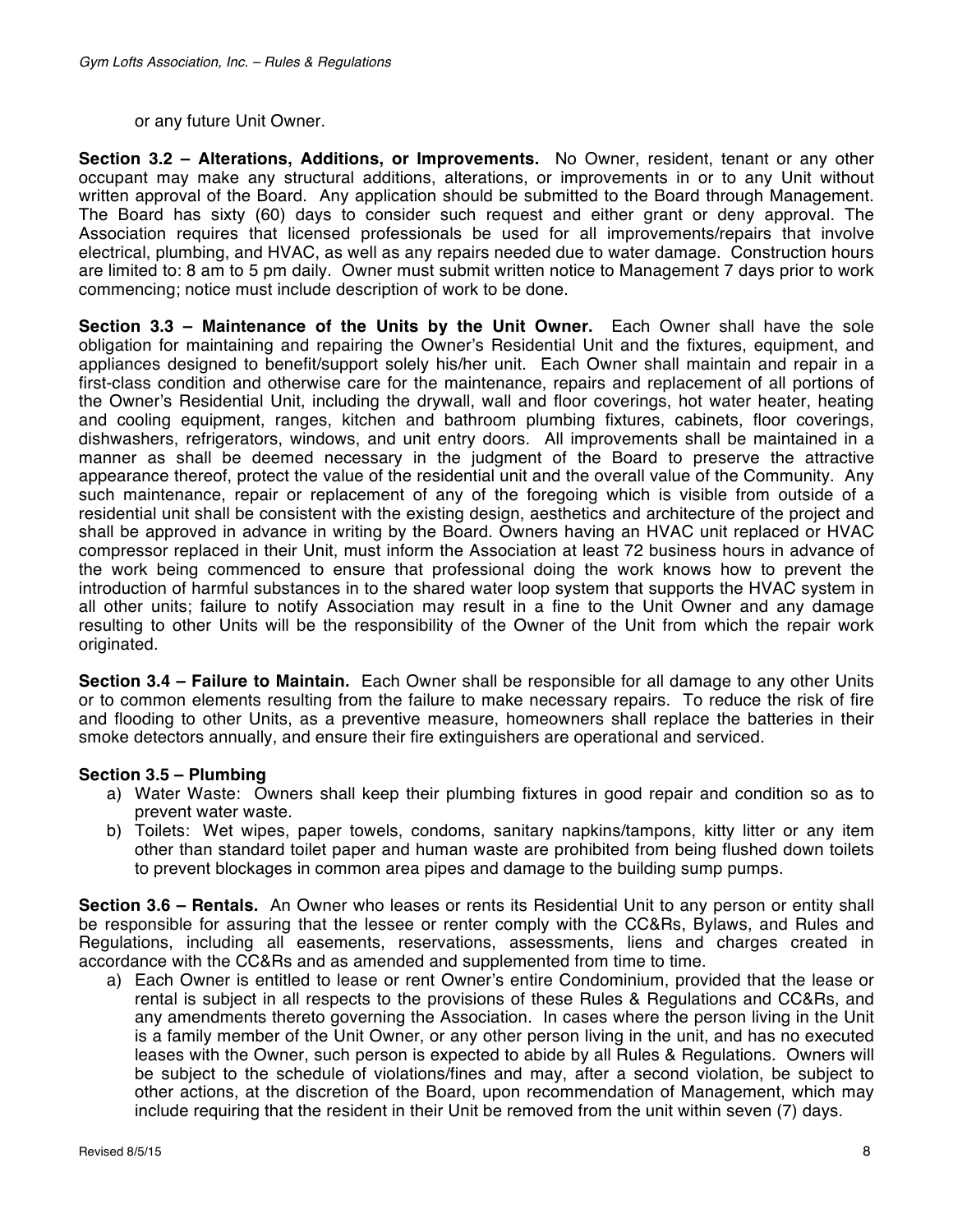- b) No leases or rentals with less than an initial term of less than 6 months are allowed; a minimum 3-month lease term is allowed for Furnished Units where no furniture will be moved in or out in connection with any lease. Upon expiration of a lease term, Owners may enter into a shorter-term lease renewal, provided that lease is with the same Tenant(s) as the initial lease.
- c) No Owner may lease a Condominium to a greater number of individuals than would be permitted to occupy the Residential Unit under applicable law.
- d) All Owners must provide their tenants with a current copy of the Rules and Regulations and must require that all tenants comply with these Rules and Regulations and the CC&Rs. The CC&Rs and the Rules and Regulations should act as an addendum to the lease.
- e) Owners are held responsible for the action and behavior of their tenants and guests and are financially liable for damage to the Association's Property, equipment and for violations of the CC&Rs and Rules & Regulations. Leases must indicate that failure of the lessee or renter to comply with the provisions of such documents constitutes a default under the lease and/or rental agreement.
- f) Owners must provide the Association with a copy of the lease, along with contact name, telephone numbers, e-mail addresses and vehicle and pet identification for the tenant(s) prior to the tenant moving in to the building/Unit. If using a property management company, Owner must provide name of the property management company, contact name, phone, and e-mail address.
- g) Leases will, in all cases, require credit and criminal background checks on all tenants, and a copy of the written report provided to Management in conjunction with the lease prior to the tenant moving in. Owners leasing their Units through a professional property management company may have their management company submit a written statement to Management in lieu of a copy of the background/credit check report. Written and signed statement must verify that a background/credit check was completed and provide any criminal history. Owners may not accept tenants with a felony record.
- h) Maximum of 30% unit rentals allowed in building (This rule is temporarily suspended by the Board. Owners must get prior approval from the Board before leasing their loft.)
- i) Owners must get approval from the Association to lease their Unit prior to offering it for initial lease. An Owner who leases their Unit without written approval from the Association will be required to pay a fine of \$200. No Unit may be leased where there's a delinquent balance of dues payments. If a Unit with a delinquent balance is leased, the dues will be doubled until the balance is brought current. As of 9/5/13, the Board of Directors temporarily suspends requirement of Owners to get Board approval to rent their Units. Owners must provide a 7-day notice to the Board of their intent to rent their Units.
- j) Owners must require their tenants to carry HO-4 insurance coverage with personal liability coverage of no less than \$300,000. Tenant must name Owner as additional insured/interest. A copy of the tenant's renter's insurance policy must be provided to the Association. If tenants are unrelated, each tenant must have a renter's insurance policy that meets the above standards. All related tenants must be listed as insured parties on the policy.
- k) All Owners not occupying their Unit who have a non-immediate family member living in their Unit must have a rental agreement with the occupant(s) and must have a rental agreement in place and provide all the required documentation to the Association's management company, as per the Rules & Regulations regarding the leasing of Units.

# **Section 3.7 – Move-Ins and Move-Outs.**

- a) Move Date: Residents must inform the Management Company in writing of the day they will move in/out at least 24 business hours prior to the move date. Any changes in move date must be received in writing (e-mail preferred) at least 24 business-hours in advance. Unscheduled move-ins/move-outs will not be allowed and are subject to a \$100 fine.
- b) Timeframe: Move-ins/move-outs are limited to one (1) calendar day during the hours of 8 a.m. to 9 p.m., 7 days a week – management asks that residents limit their moving activities to as few hours as possible during that day. Any changes in move date must be received in writing at least 24 business hours in advance. Moving is restricted to these hours to enhance the quality of life for all residents and to reduce the appearance of transience. Transience reduces property values,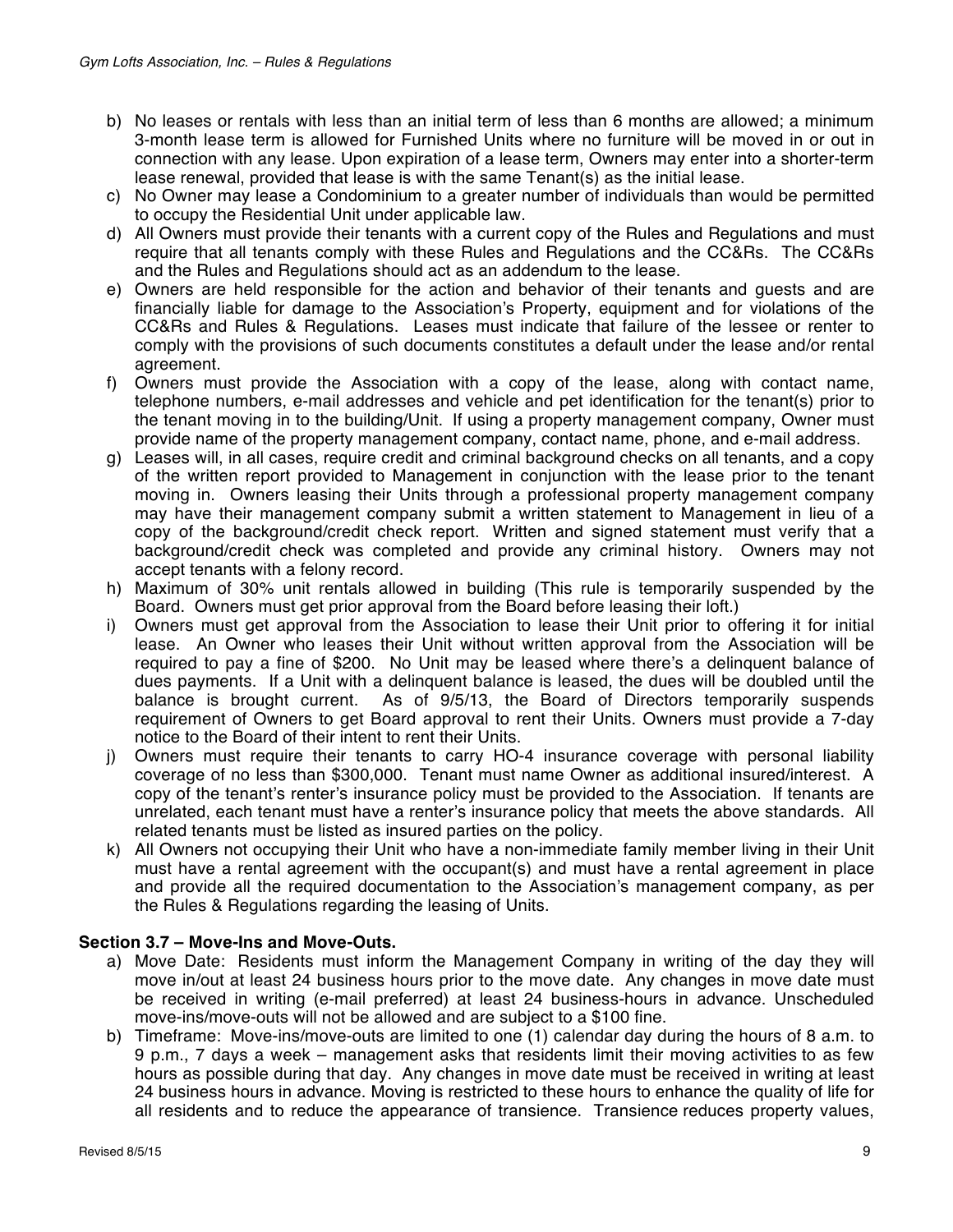and it reduces the quiet enjoyment of the residents living at the property. Moving ANY belongings out of a loft permanently, once a resident has given notice of move-in/move-out, is defined as a moving day. Unscheduled moves will not be allowed. Violation of this policy will result in a \$100 fine.

- c) Movers/Moving Vehicles: The use of professional movers is highly recommended, but not required. Use of a professional mover can limit a resident's liability for damages that might occur to property at the Gym Lofts during the move process. PODS/trailers may be parked in the marked public parking spaces on Broadway, MLK, Tijeras, Arno or Central for no more than 48 hours. Any POD/trailer parked for more than 48 hours will be subject to a \$100 fine for each 24 hour period. Moving vehicles may park in Bulldog Plaza for loading and unloading; PODS/trailers and semi-trucks (or any other vehicle than cannot pull around the circle, may not be parked in Bulldog Plaza. Semi-trucks should double-park on Central or Broadway for unloading.
- d) Moving Boxes: It is the responsibility of the Owner/tenant/resident to dispose of all moving materials (boxes and any other types of packaging) off premises. Moving materials are not to be disposed of in the trash rooms nor the Campus trash compactor, which is off access to all Campus residents. Violation of this policy will result in a \$100 fine.

## **ARTICLE IV USE OF COMMON ELEMENTS**

**Section 4.1 – Proper Use of Common Elements.** No activity is permitted which would damage or deface the grounds, walkways, and improvements in the Association wall, etc. Individuals who are responsible for such damage to the Association's property will be expected to fully reimburse the Association for all expenses incurred in the replacement or restoration of damaged items or property caused by themselves, members of their families, their guests, tenants, pets, contractors, subcontractors, etc. Owners are held responsible for the actions of their tenants and guests and may be assessed monetary fines for their violations of the Rules & Regulations.

**Section 4.2 – Association Property.** Association property equipment, i.e., watering systems, etc., are to be adjusted and set by authorized personnel only, to avoid breakage, and not by residents. Your Association employs a staff whose duties are to operate, control and maintain the Association's Common Area, landscaping, sprinklers and outdoor lighting. Any problems with Association Common area should be reported to Management. Owners, residents and tenants shall not alter any landscaped areas surrounding such Owner's Residential Unit, which are Association Common Property to be maintained by the Association.

**Section 4.3 – Association Maintenance/Repair/Utility Responsibilities.** The Association shall have no responsibility to maintain, repair or replace any portion of any Residential Unit. The Association shall maintain the roofs, stucco, brickwork, and exterior trim of the buildings. The Association shall maintain and repair the sidewalks, common area lighting, structure, infrastructure and landscaping.

## **Section 4.4 – Storage.**

- a) Storage of materials including but not limited to barbeque grills, bicycles, boxes, clotheslines, antennae and satellite dishes in common areas, including French Balconies, breezeways, and hallways, is prohibited. These items shall be stored in the Owner's Unit.
- b) The Association has seven (7) storage closets available for rent on a month-to-month term, subject to availability. Residents must sign a rental agreement and pay monthly rent as established by the Board. Contact Management for more information.

**Section 4.5 – Satellite Dishes.** Satellite dishes MAY NOT be installed on the roof, parapet, building walls, or in common areas. Satellite dishes MAY NOT be attached to entry railings, concrete slabs at entry of Unit, wall or fences. As Cat.5 wiring has been installed in each Unit, it is not necessary for any holes to be made through the building's exterior walls for cabling. No holes are to be made in the exterior of the building walls without the express permission of the Association Board.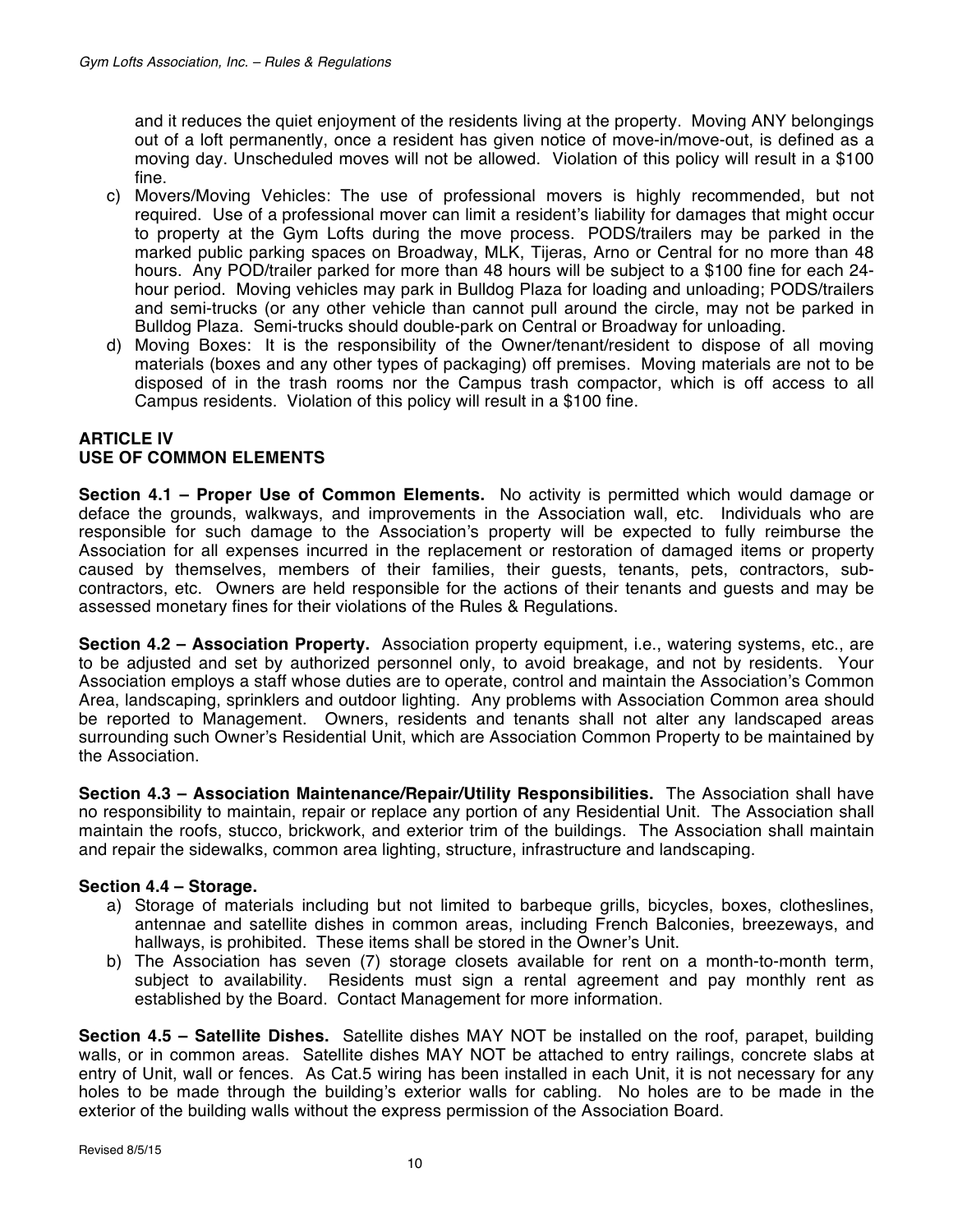**Section 4.6 – Exterior Doors.** Throughout the building, storm or security doors MAY NOT be installed over existing exterior doors.

**Section 4.7 – Decorations.** Decorations of any type are not permitted in common areas. Seasonal decorations or lighting on individual Owners' doors or windows are permitted for the holidays from the Saturday before Thanksgiving through the Sunday after New Year's Day, unless otherwise provided by the Association Board.

## **Section 4.8 – Building Access.**

- a) Security Fobs: Each Residential Unit is allowed up to the number of fobs equal to the Unit's occupancy standard plus one to be active in the building entry system.
- b) Entry System: Residents must provide a phone number (preferably a cell phone number) to be listed with their name in the directory. Directory listings are Last Name, First Initial for security/privacy. When called by the entry system, press "6" on your phone to release the door and give access to visitors. The entry system phone number from which you'll receive calls for entry requests is 243-0834.
- c) Alternate Door Access: If your fob is not working or is not in your possession, you may access the building by calling yourself from the entry call box and pressing "9" on your cell phone (cell phone must be the listed number with your directory listing).
- d) Replacement Fobs: If you lose your fob or it stops working, contact the Association Management office via e-mail. Fobs are replaced by appointment at the expense of the Owner/resident at the current cost.
- e) Courtyard Gates: Each resident/Owner and their fobs are listed in the Courtyard entry systems at the Bulldog Plaza and Arno gates. The system works the same as the building entry system with the exception of "6" being the number to give guests access.
- f) Restrictions: The Association is prohibited by the Historic Campus Association from providing residents/Owners with keys to the building entry doors and codes for the entry system.

**Section 4.9 – Laundry Facilities.** These facilities are furnished exclusively for Gym Lofts Residents and are available for use 24 hours a day. Clothing not removed from washer/dryers promptly is subject to removal by other residents who need to use the machines. The Gym Lofts is not responsible for damage or loss of personal property. Storage of laundry supplies (detergent, dryer sheets, etc.) is prohibited. Pets are prohibited from laundry facilities. Residents are encouraged to report problems with washers/dryers directly to MacGray, as well as to the Association. Call MacGray at 800-622-4729, or Management at Stephanie@EDoSpaces.com.

**Section 4.10 – Exterior Doors.** Exterior doors must be kept closed at all times and may not be propped open for any reason with the exception of moving activities, during which time doors may be propped open as necessary. Residents must make sure doors close behind them (wood doors can swell during warm months requiring help to securely close).

**Section 5.10 - Window Appearance.** No items of any kind, including but not limited to books, photo frames, figurines, candles, signs, and flags, may be stored on window ledges or displayed in windows so that they are visible from the outside.

**Section 5.11 - Window Wells.** Use of window wells are for emergency exit only; window wells may not be used as an exit (or entrance) under any other circumstance. Owners must keep window wells clean of debris. Dead plants must be removed. Window wells may not be used for storage.

**Section 5.12 – Elevator.** Proper use of elevator includes using push buttons to open and/or hold open elevator doors. Users shall never stick out a hand to cause an elevator to not close; users shall not hold open doors using furniture or any other items. Doing so may cause damage to the elevator resulting in a service call from ThyssenKrupp Elevator and a charge to the user for the damage/service call. If the elevator stops working for any reason it should be reported immediately to the Association management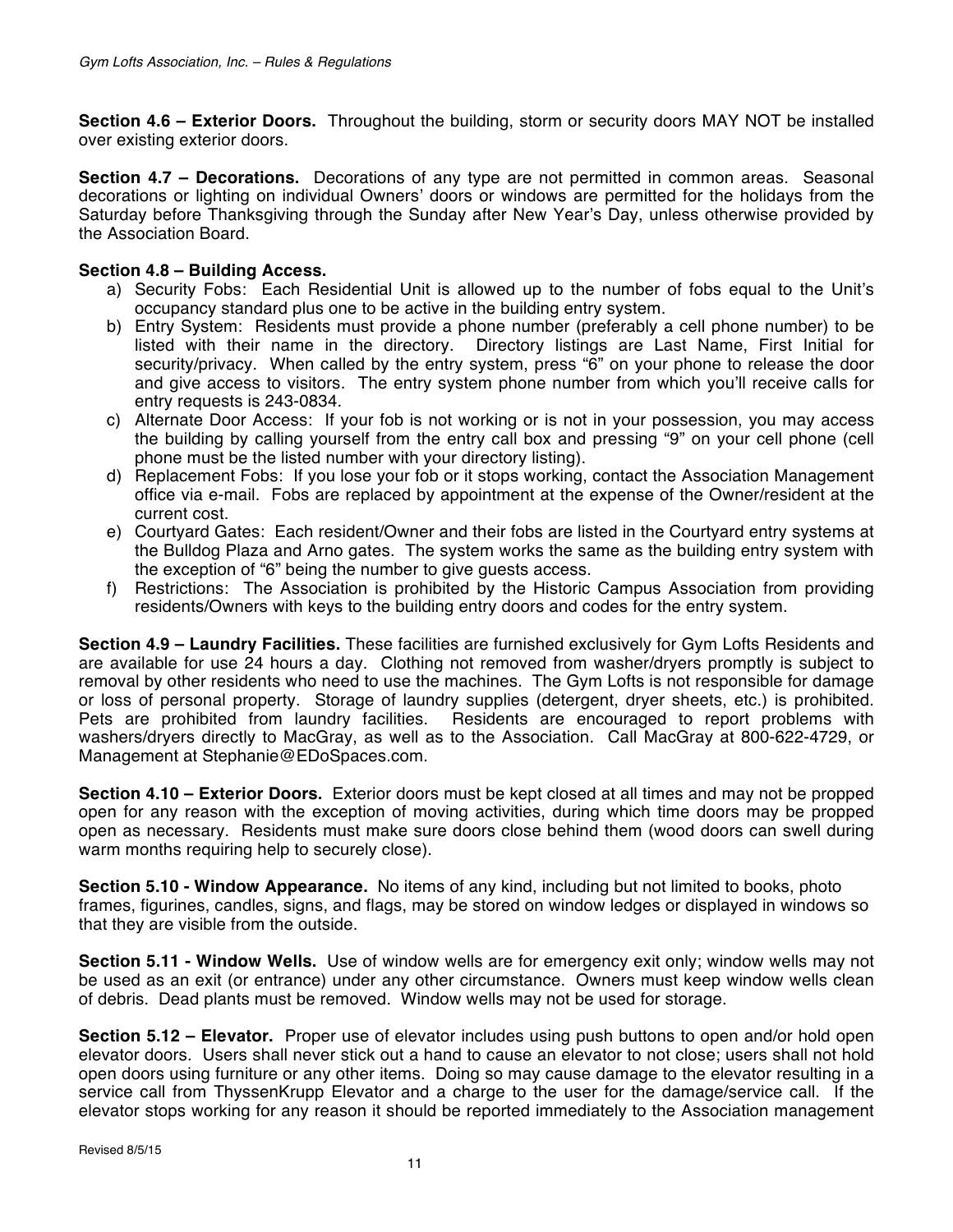company at 505-489-8165 or to Stephanie@EDoSpaces.com. Repairs will be made during regular business hours Monday – Friday (not including holidays). Repairs during non-business hours will only be made in the event that a resident with physical limitations requires use of the elevator in order to access their home. The elevator lift may not be used for moving purposes.

### **ARTICLE V ACTION OF OWNERS AND OCCUPANTS**

**Section 5.1 – Annoyance or Nuisance.** No obnoxious, offensive, dangerous or unsafe activity will be carried on in any Unit, the common elements, or the limited common element, nor will anything be done therein either willfully or negligently, which may be or become an annoyance to the other Unit Owners or occupants. No Unit Owner or occupant will make or permit any disturbing noises by himself/herself, his/her family, contractors, or visitors, nor permit anything or any activity by such persons that will interfere with the rights, comforts, convenience or quiet enjoyment of other Unit Owners or occupants. Violations will result in Fines. See section 2.4 Enforcement.

**Section 5.2 – Noise.** Nothing shall be done that disturbs the community's tranquility or interferes with the quiet enjoyment of other occupants. Radios, stereos, televisions, musical instruments, party activities, car horns, repeated false alarms from car or home alarms, and other noise sources must be restricted at all times, to a level that is not disturbing to other residents. If such sound can be heard by persons of normal sensitivity within other Units with doors and windows closed, it will be considered too loud. Any activity, which constitutes disturbing the peace or creating a public nuisance, as determined by the Association staff, is prohibited. Residents must respect the right of peaceful enjoyment of the community for all occupants. Violations will result in fines. See section 2.4 Enforcement.

**Section 5.3 – Signs.** No signs, monograms or other advertising devices whatsoever without the advance written permission of the Board, including without limitation, commercial, political and similar signs, shall be erected or maintained within the project except:

- a) Such signs as may be required by legal proceedings
- b) Residential address identification signs; subject to approval by the Association Board
- c) Signs posted by the Association to disseminate information to Owners/residents
- d) Alarm or Security Company decals affixed to the doors or windows

**Section 5.4 – Window Coverings.** Window coverings have been provided with each Unit upon completion. If these must be replaced, new window coverings shall be of a similar design and color that do not conflict with the surrounding improvements. At no time shall aluminum foil, newspapers, or any other contrasting material in windows be permitted. Unit Owners may customize window coverings inside of their Unit, provided that they are not visible from the exterior of the Condominium. The outside layer of all window coverings (including temporary window coverings) shall have a white backing to maintain a uniform appearance.

**Section 5.5 – Floor Coverings.** In order to reduce noise transfer, and to promote residents' quiet enjoyment, occupants of the Gym Lofts shall cover at least one third (1/3) of a Unit's total floor area with rugs or carpeting.

**Section 5.6 – Pets.** The maintenance, keeping, boarding and/or raising of animals, livestock, poultry or reptiles of any kind regardless of number shall be and is prohibited within any Unit or upon the Common Elements, except that the keeping of orderly domestic pets (dogs, cats, or caged birds, fish or reptiles).

- a) Domestic reptiles and fish shall be permitted so long as such animals are kept in the interior of a residential Unit and so long as such animals are kept as household pets. Additionally, they may not constitute a nuisance within the project or a threat to the personal safely of other Owners and their invitees on the property.
- b) The walking of pets shall be limited to the non-landscaped areas of the community. Each Owner shall be responsible for immediately cleaning up any excrement caused by pets in common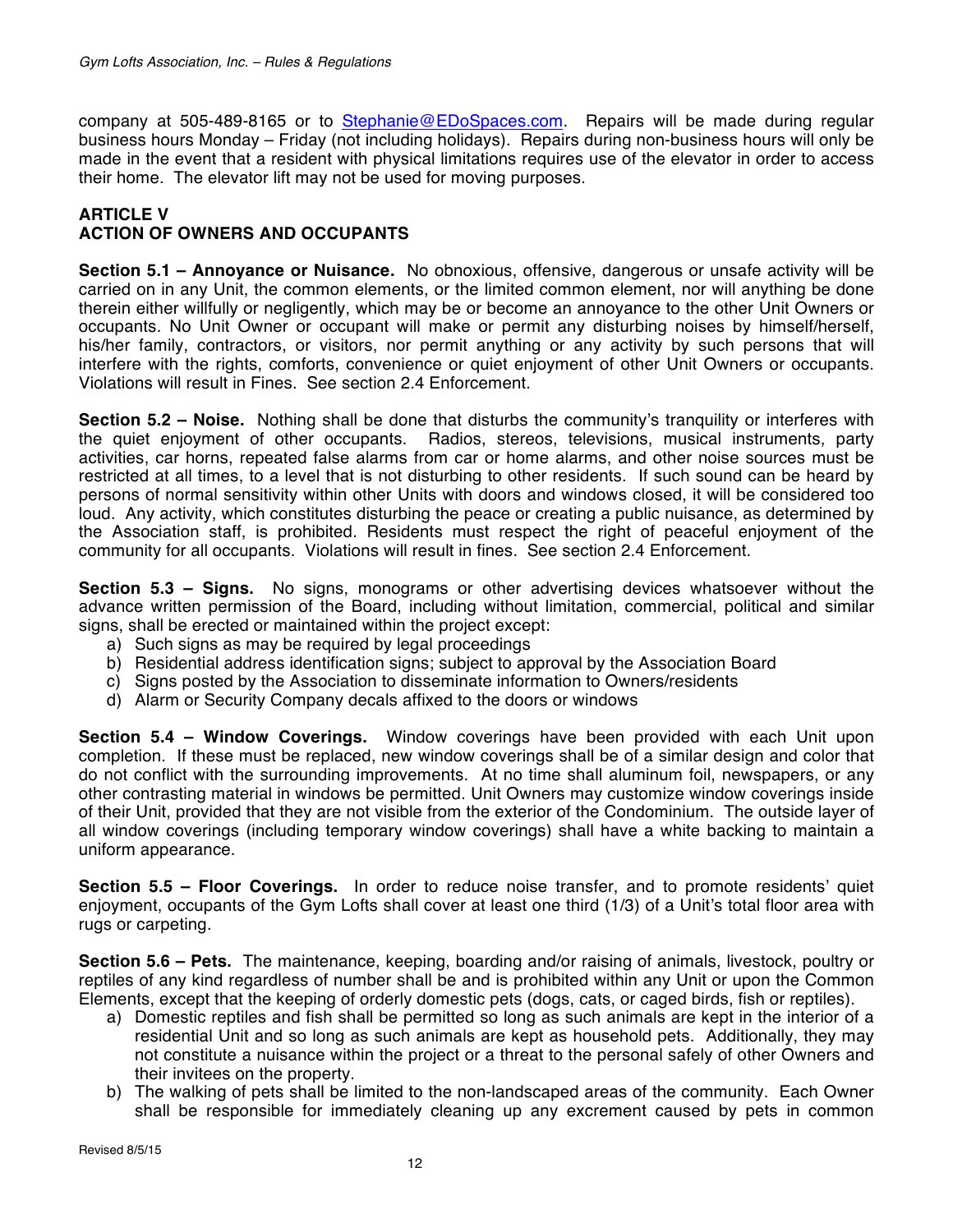areas. Any damage including urine damage to turf or landscaping caused by an animal shall be repaired/replaced at the Owner/resident expense. Owners must not allow animals to urinate on plants or shrubs.

- c) Owners/residents are responsible and liable for any personal injury or property damage caused by their pets. Pet owners who have pets at the Condominium shall be deemed to have agreed to indemnify and hold that Condominium, each other Unit Owner and Declarant free and harmless of any loss, claim, or liability of any kind or character whatsoever arising by reason or keeping or maintaining such pet within the Condominium. If the pet owner is a tenant, the Owner of the residence is liable.
- d) All animals, including cats, must be kept inside a residential Unit or on a leash held by a person capable of controlling the animal when outside the Unit per the Albuquerque City Ordinance. Pets may not be tied up or staked outside.
- e) All dogs and cats kept within or visiting the Association must have a current City license and nametag. Loose, unattended dogs and cats will be reported to the Animal Control Division for pick up (768-1975).
- f) Pets must not be allowed to disturb the quiet enjoyment of other residents while in their Units or in the Common Areas. Residents who are disturbed by an animal are urged to first contact the owner of the pet and if unsuccessful, to contact Management, or contact Animal Control at 768- 1975.
- g) All pets must be registered with the Association, and proof of registration and inoculation as required by law shall be provided.
- h) The feeding of stray animals is prohibited. This includes leaving dishes of food outside of your Unit. This activity encourages strays. If you are seen encouraging the strays by feeding them you will be subject to fines.
- i) The Board has the power to prohibit the keeping or maintenance of any animal, which in the opinion of the Board is deemed by the Board to constitute a nuisance to any other Owner in the sole exclusive opinion of the Board. The Owner, upon seven (7) day written notice from the Board of Directors will remove any such pet.
- j) The Association limits the number of dogs to 2 per Unit.
- k) No visiting pets are allowed in the Gym Lofts building or anywhere on the Historic Albuquerque High Campus.

**Section 5.7 – Laundry.** All Units in the Gym Lofts include washer and dryer hookups, but do not include any exterior venting for clothes dryers. Owners or renters may use ventless or interior venting dryers in these Units, but need to be aware that such use will increase the humidity within their Unit, which may affect their Unit warranty. Ventilating the room by other means is recommended.

## **Section 5.8 – Smoking/Incense Burning/Cooking Odors.**

- a) No smoking is allowed in any Unit or in the Common Areas at any time by Owners, residents, tenants, guests, contractors or sub-contractors, or anyone else.
- b) Incense burning is prohibited inside any Unit or common area.
- c) Smoke or odors resulting from the cooking of food should be aired out through Unit windows; airing smoke or odors in to the hallways is prohibited and subject to fine.
- d) Smoking shall not be permitted within 20 feet of any building entrance, including doors, windows or ventilation systems, so as to prevent secondhand smoke from entering the buildings and so as residents/guests and others are not required to walk through smoking areas to gain entrance to buildings. Smoking urns are available inside the courtyard near approved smoking areas; cigarette butts must be placed in urns.

### **Section 5.9 – Bicycles.**

Bicycle racks are located in the Courtyard are for resident use at their own risk. Residents should use locks appropriate for locking up bikes in public places; no lock is full proof. U-Locks are recommended; cable, chain and other lock styles are not effective.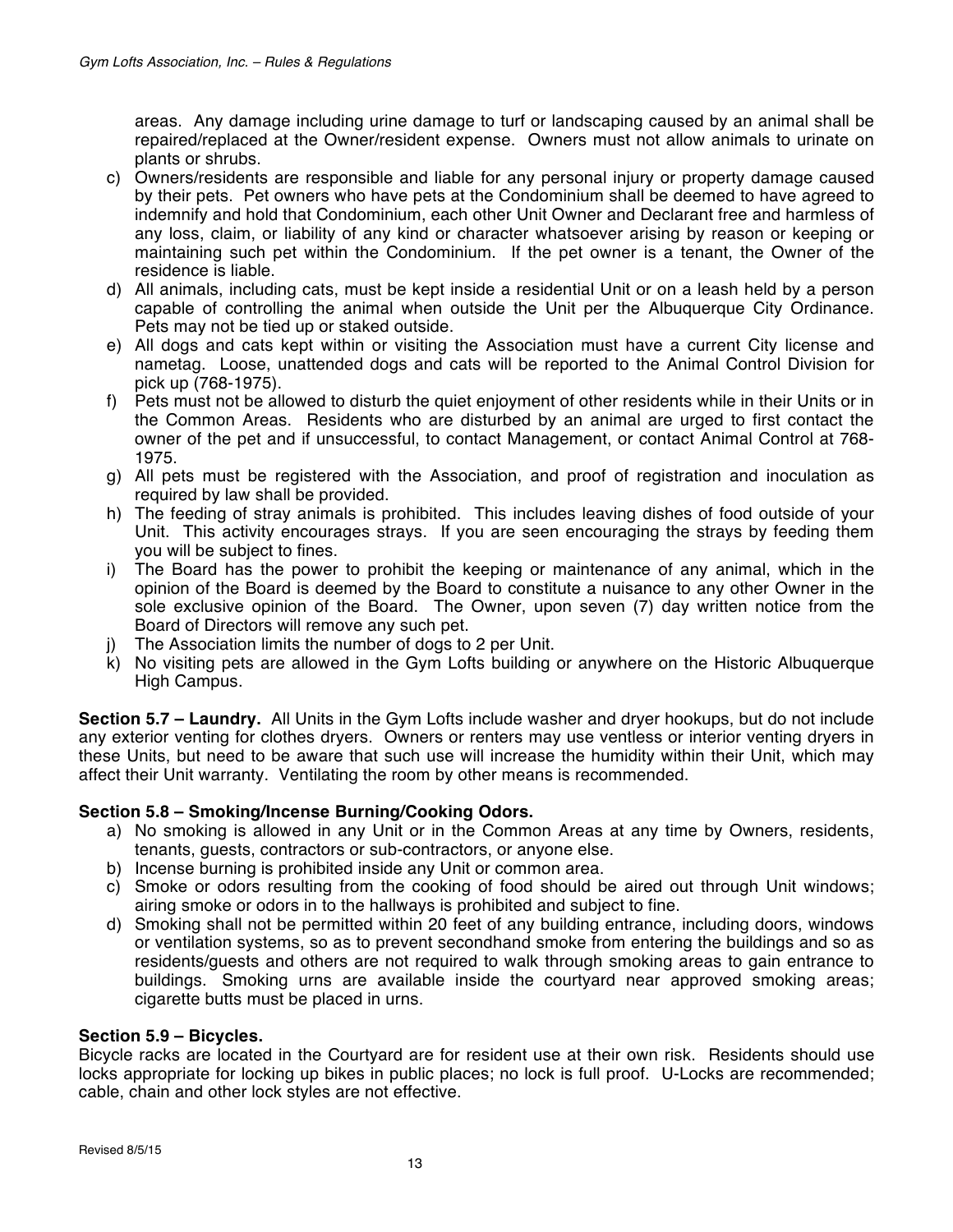### **ARTICLE VI RUBBISH**

**Section 6.1 – Refuse Removal and Littering.** Please help keep the Gym Lofts Community clean by not disposing of cans, bottles, papers, and car ashtray contents on the property grounds.

- a) Trash Rooms: Household garbage must be disposed of in the trash rooms located within the building (at the north and south entrances). Trash must be disposed of in plastic bags only. Trash must be taken directly to the designated trash rooms, and cannot be left outside doors, in hallways or common areas for any length of time. Trash bags must be placed in the trash containers located in the trash rooms. If a container is full, please use the next available container with room enough for your trash bag(s). You are not permitted to throw large items, such as furniture or appliances, in the trash rooms/common areas or in and around the Campus trash compactor located on the east side of the Gym. If you are observed doing this, the Owner of the Unit will be charged \$100.00.
- b) Trash Compactor. Located at northeast corner of property, the trash compactor is off limits to residents and accessible by janitorial/maintenance vendors only.
- c) Recycling. The Historic Campus Association participates in the City of Albuquerque Multi-Family Housing Recycling program, which collects specified plastics, paper, cardboard and aluminum/tin. Member Associations, including the Gym Lofts Association, may recycle these items through their building by placing the items in the designated containers. Glass can be recycled and is taken to off-site recycling facilities by the Association (the City does not recycle these items in the curbside/multi-family program). Cardboard boxes must be broken down/flattened. The central recycling area, next to the trash compactor, is off limits to residents and accessible by janitorial/maintenance vendors only. Member Associations will pay for any additional cost stemming from non-compliance with rules and may pass on these costs to Unit Owners.
- d) Moving Boxes. Residents must take moving boxes and any other moving materials off site for disposal/recycling. A list of recycling centers is available on the City website www.cabq.gov. Disposal/recycling of moving materials in the trash rooms or in the HCA recycling system will result in \$100 fine to Owner.
- e) Large Items. The Association does not allow disposal of large items, such as furniture or appliances, in the trash rooms/common areas or in to or around the trash compactor/recycling area on the east side of the building. Items may not be abandoned anywhere in the building. Violation of this rule will result in an automatic \$100 fine to Owner.
- f) Litter. Residents are prohibited from disposing of cans, bottles, paper, cigarette butts and other items on the property grounds, and encouraged to dispose of any items they come across.

#### **ARTICLE VII PARKING AND SPEED LIMIT**

### **Section 7.1 – Parking.**

- a) Parking of vehicles, except bicycles, is prohibited in the Courtyard except in Bulldog Plaza, located at the southeast corner of the Courtyard. Parking in Bulldog Plaza is limited to 20 minutes for pick-up, drop-off, and active loading/unloading only, except in the case of move-in/move-out, which is limited to two hours. Moving vehicles may park in Bulldog Plaza for loading and unloading; PODS/trailers and semi-trucks (or any other vehicle than cannot pull around the circle, may not be parked in Bulldog Plaza. PODS/trailers may be parked in the marked public parking spaces on Broadway, MLK, Tijeras, Arno or Central for no more than 48 hours. Any POD/trailer parked for more than 48 hours will be subject to a \$100 fine for each 24-hour period. Violators will be towed. Residents may park/lock up bikes in the Courtyard at the bike racks provided at their own risk.
- b) Each Unit (not occupant) has the right to lease one non-assigned parking space in the City of Albuquerque parking garage at 100 Arno St. at then-current rates, and based upon the terms outlined in the City of Albuquerque's Monthly Parking Agreement. Subject to availability, residents may be able to lease additional parking spaces in the garage on a month-to-month basis. If an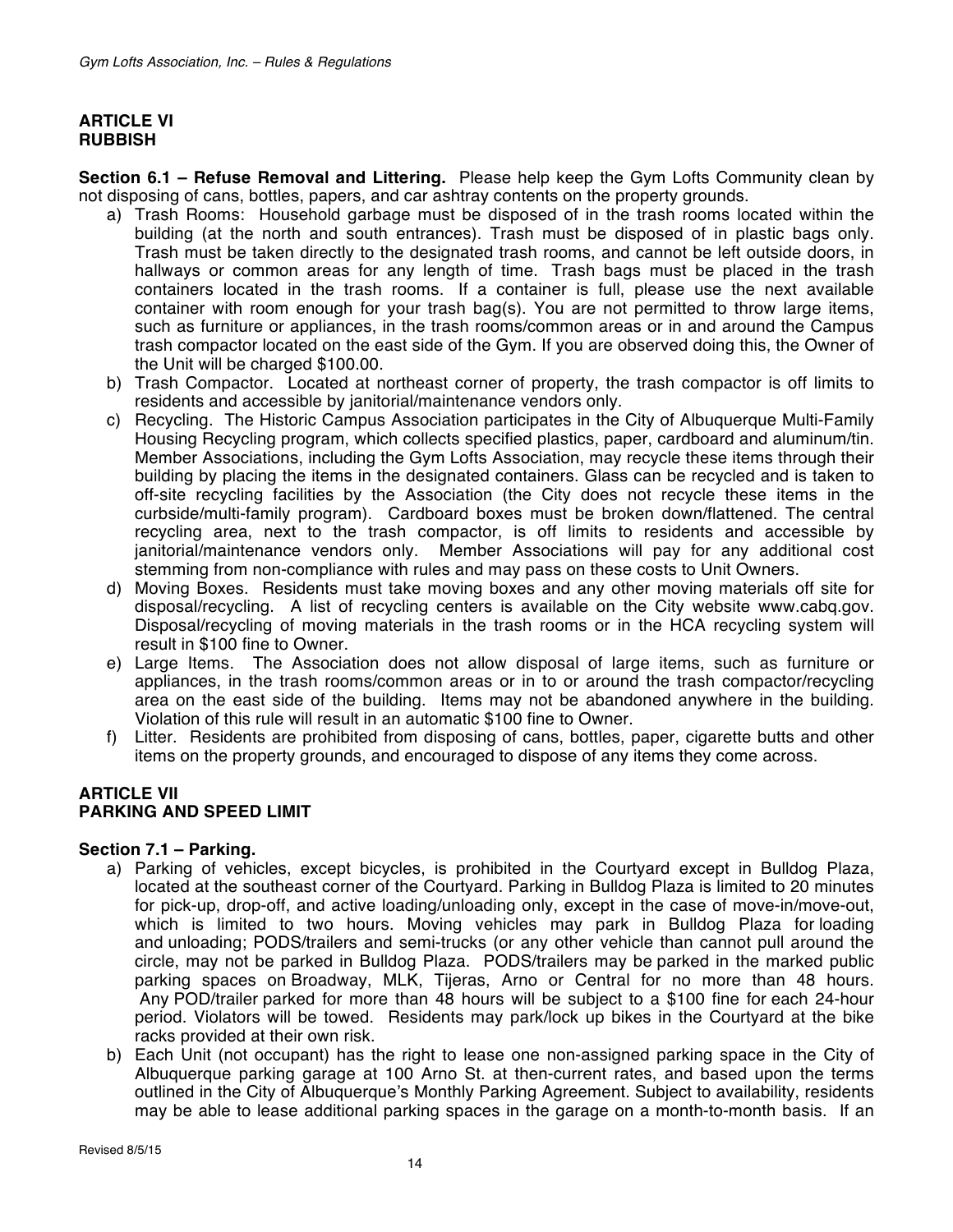occupant of a Unit does not exercise that right to one space, the parking space may be leased to another party on a month-to-month basis. However, the occupant may reclaim the parking space by giving the required 30-day notice to the garage manager. The right to a parking space for a Unit does not expire, nor does it terminate with the resale or lease of that Unit. Any additional vehicles and guests must park in the available marked spaces on the surrounding neighborhood streets.

- c) Vehicles of any kind (scooters, cars, moving/delivery trucks) are not allowed in the Courtyard at any time.
- d) Vehicles of any kind are prohibited from driving on to or parking on sidewalks.
- e) Vehicles of any kind are prohibited at all times from parking in the dumpster drive at the northeast corner of the Campus Arno and Tijeras).

**Section 7.2 – Washing.** The washing of vehicles on property is not permitted.

**Section 7.3 – Vehicle Repairs.** No repair or service of automobiles or other motorized vehicles is permitted on the property.

## **ARTICLE VIII USE OF COURTYARD**

**Section 8.1 – Access.** The Historic Campus Association maintains the Bulldog Plaza and Arno Courtyard Gates entry system. Both entry gates are locked 24/7, accessible by residents/employees only with security fobs/proximity cards. The entry system is provided for the security of all residents and to allow residents to give guests access.

### **Section 8.2 – Grill/Tables/Umbrellas.**

- a. Grill: The grill located in the Courtyard is provided by the Historic Campus Association and for the use of residents/employees at The Lofts at Albuquerque High. The grill may be used from 8 a.m. to 9 p.m. daily. The grill must be attended when in use. Users must clean grill and tools after use and re-hang tools on sides of grill, as well as put the cover on the grill after it has cooled down and clean up the area after grilling (trash, food, spills, etc.).
- b. Tables/Umbrellas: There is no smoking at the tables. Trash, food and spills must be cleaned up. Umbrellas must be put down and tied after use. Umbrellas should not be used in highwind conditions.

**Section 8.3 – Scheduled Events.** Scheduled events, defined as a gathering of 10 or more people or where temporary tents, tables, chairs or other facilities are set up, are prohibited in the Courtyard without the prior written permission of the HCA management company. Permission will be subject to the following:

- a. Event sponsor will be required to provide proof of liability insurance for a minimum of \$1,000,000 with the HCA named as additional insured
- b. Temporary toilet facilities shall be provided by the event sponsor.
- c. Access to any buildings by non-resident participants, except by direct escort of a resident, is prohibited.
- d. Removal of all trash resulting from the event shall be the responsibility of the event sponsor. Trash receptacles in the Commons shall not be used for this purpose.
- e. No amplified music shall be allowed after 9:00 PM. At all times any amplified music will be at a reasonable level to ensure quiet enjoyment.
- f. No event shall start, including set-up, before 9:00 AM and all events shall end, including teardown and clean-up, by 10:00 PM.

**Section 8.4 – Noise.** Activities in the Courtyard that have the potential to disturb residents are restricted to the hours of 9:00 AM to 9:00 PM every day. Landscape and other maintenance activities are not allowed except between the hours of 9:00 AM and 4:00 PM on weekdays.